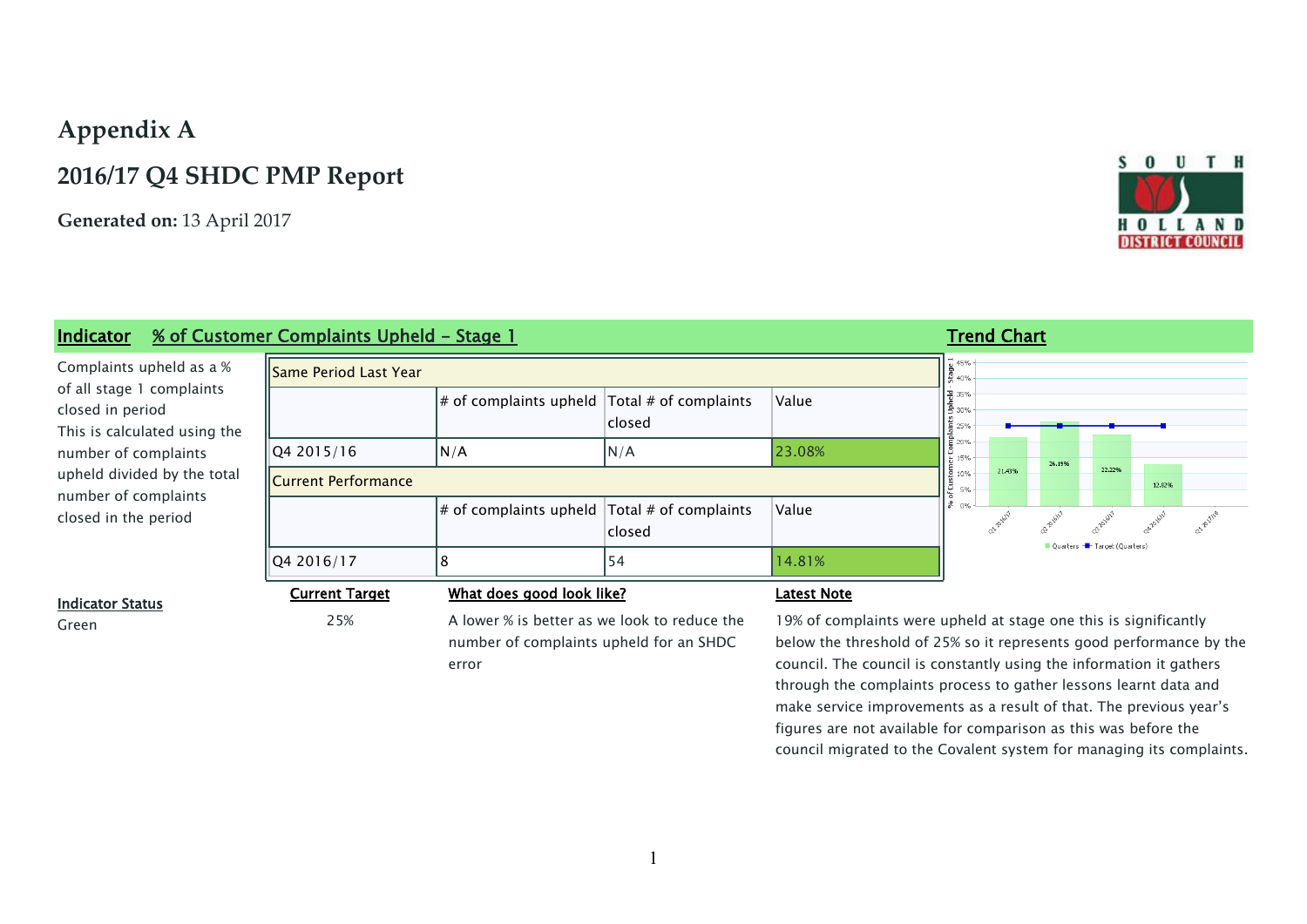

this was before the council migrated to the Covalent system for

managing its complaints.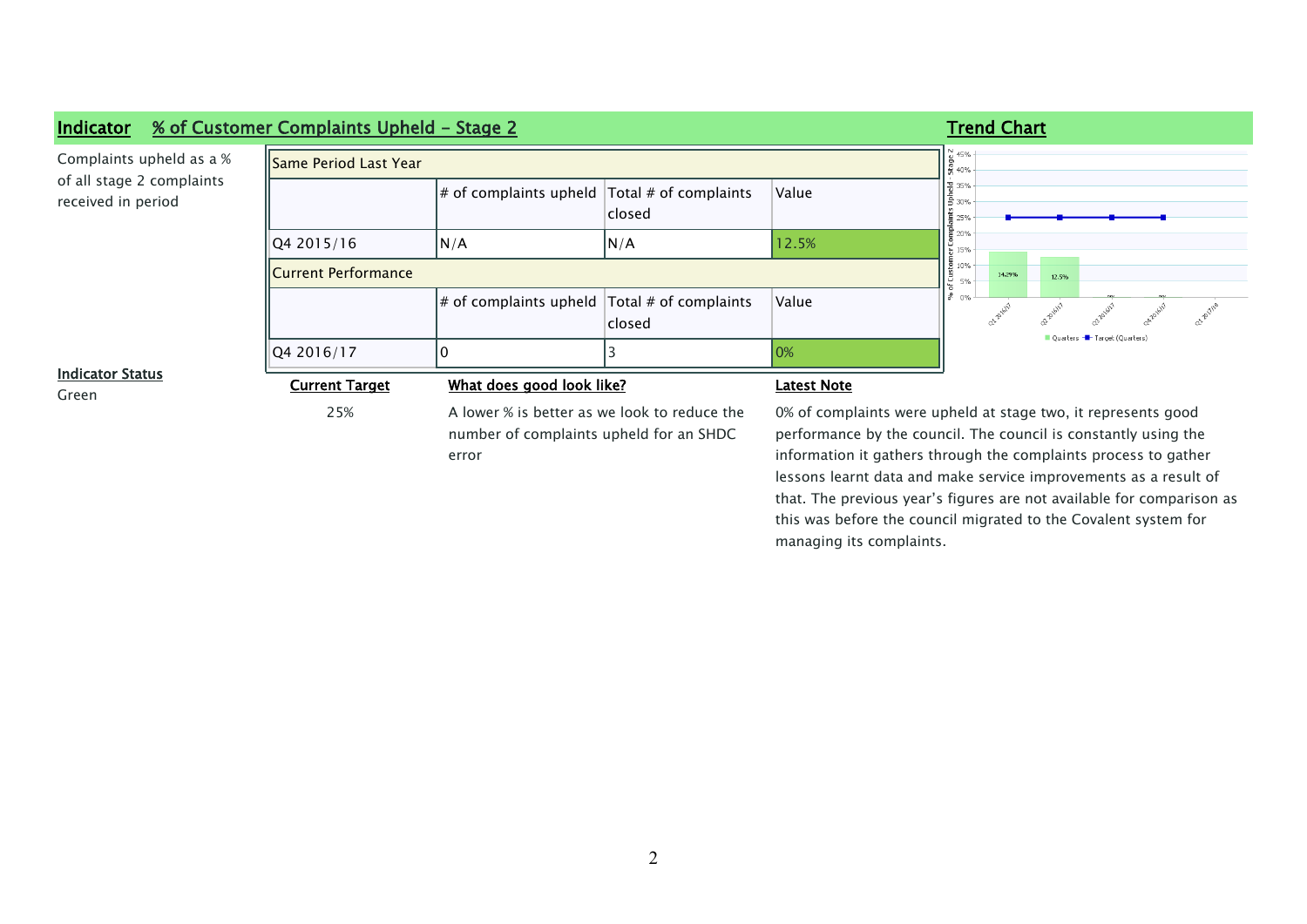



86 A lower number is better as it indicates less

time waiting for a call to be answered

Average wait time has increased, largely due to the up skilling of staff who are now dealing with more complex calls which are taking longer to complete. The call system is unable to provide total time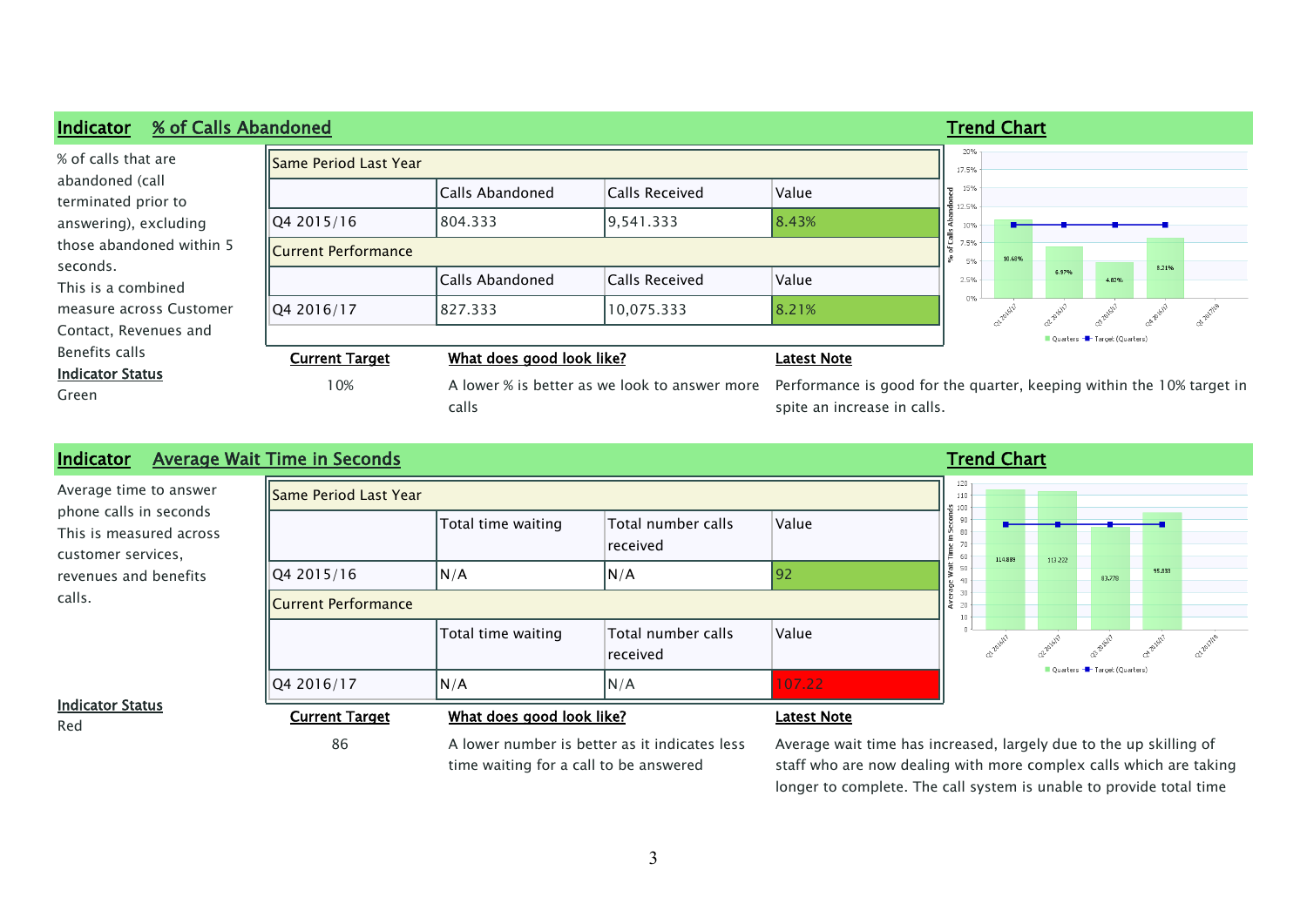waiting and total number or calls received.

#### **Indicator % of household waste recycled or composted Trend Chart Trend Chart**  $\frac{9}{61}$  40<sup>c</sup> Same Period Last Year 을 <sub>35%</sub>  $\frac{6}{5}$  30% Numerator Denominator Value  $\frac{1}{6}$  25% Q4 2015/16 N/A N/A N/A 30.63%  $20%$ 31.54% 33.15%  $\frac{1}{2}$  15% Current Performance 10%  $5%$ Waste Recycled and Total Waste Collected Value % of composted  $\overline{Q4\ 2016/17}$   $\overline{Q4\ 86.06}$   $\overline{Q7990.6}$   $\overline{31.03\%}$ Ouarters **Current Target What does good look like? Latest Note** Green 30% 30% A higher % is better as we look to recycle or compost more waste

% of household waste which has been recycled and composted (includes garden waste) against all the household waste collected



#### **Indicator Status**

Recycling and composting percentages have increased and are above the current 30% target. The previous year's figures are not available for comparison as this was before the council migrated to the Covalent system.

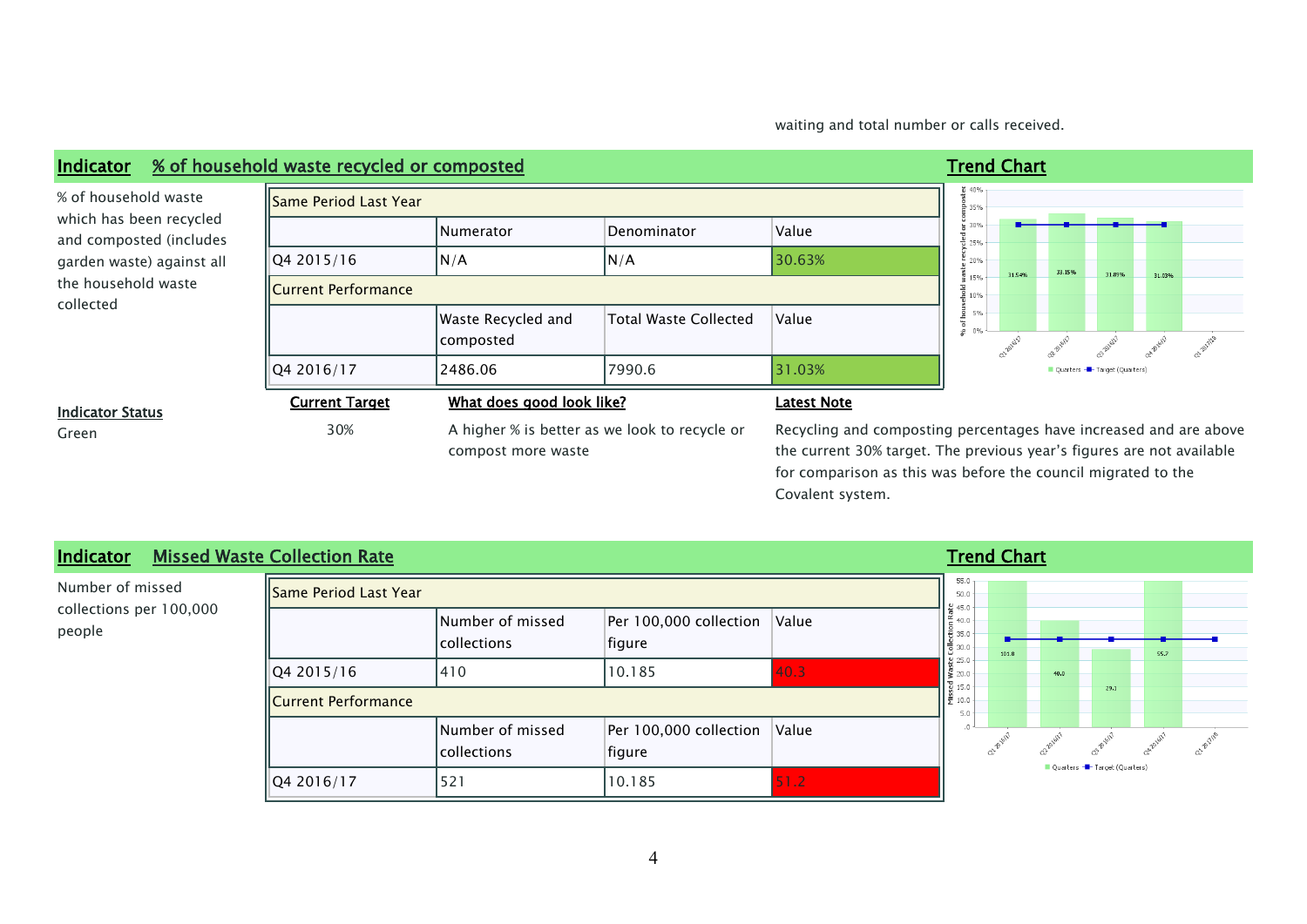|                         | Current Target | What does good look like?          | <b>Latest Note</b>                                                                                           |
|-------------------------|----------------|------------------------------------|--------------------------------------------------------------------------------------------------------------|
| <b>Indicator Status</b> | 33.0           |                                    | A lower number is better as we look to ensure Some minor route changes undertaken will have had an effect on |
| Red                     |                | fewer waste collections are missed | missed collections but the figures must be taken in context.                                                 |

341,900 collections are scheduled to be carried out in a calendar month and 42.4 misses / 100,000 collections means 99.96% of these collections were carried out successfully.

### **Indicator Waste sent to 'Energy from Waste' per Household (kg) Trend Chart Trend Chart**

Number of Kg's of residual waste collected per household sent to Energy from Waste Calculated by 'residual waste collected' x 1000 then divided by number of households waste has been collected from

| <b>Same Period Last Year</b> |                                     |                                                    |             | 꼭 70.0<br>$\frac{3}{2}$ 60.0 |      |
|------------------------------|-------------------------------------|----------------------------------------------------|-------------|------------------------------|------|
|                              | <b>Numerator</b>                    | Denominator                                        | Value       | 품 50.0                       |      |
| Q4 2015/16                   | N/A                                 | N/A                                                | 45.0        | 640.0<br>$\frac{5}{2}$ 30.0  |      |
| Current Performance          |                                     |                                                    |             | $\frac{1}{9}$ 20.0           | 46.8 |
|                              | Residual Waste<br> Collected in KGs | Number of Households Value<br>Waste Collected From |             | s<br>10.0                    |      |
| Q4 2016/17                   | 5703320                             | 118350                                             | 48.2        |                              |      |
| <b>Current Target</b>        | What does good look like?           |                                                    | Latest Note |                              |      |

 $48.2$  $45.4$ Ouarters - Target (Ouarters

#### **Indicator Status**

the amount of waste sent for incineration

Amber 45.0 A lower number is better as we look to reduce There has been an increase in the amount of waste sent to 'Energy from Waste' which a trend being seen across many Districts. The previous year's figures are not available for comparison as this was before the council migrated to the Covalent system.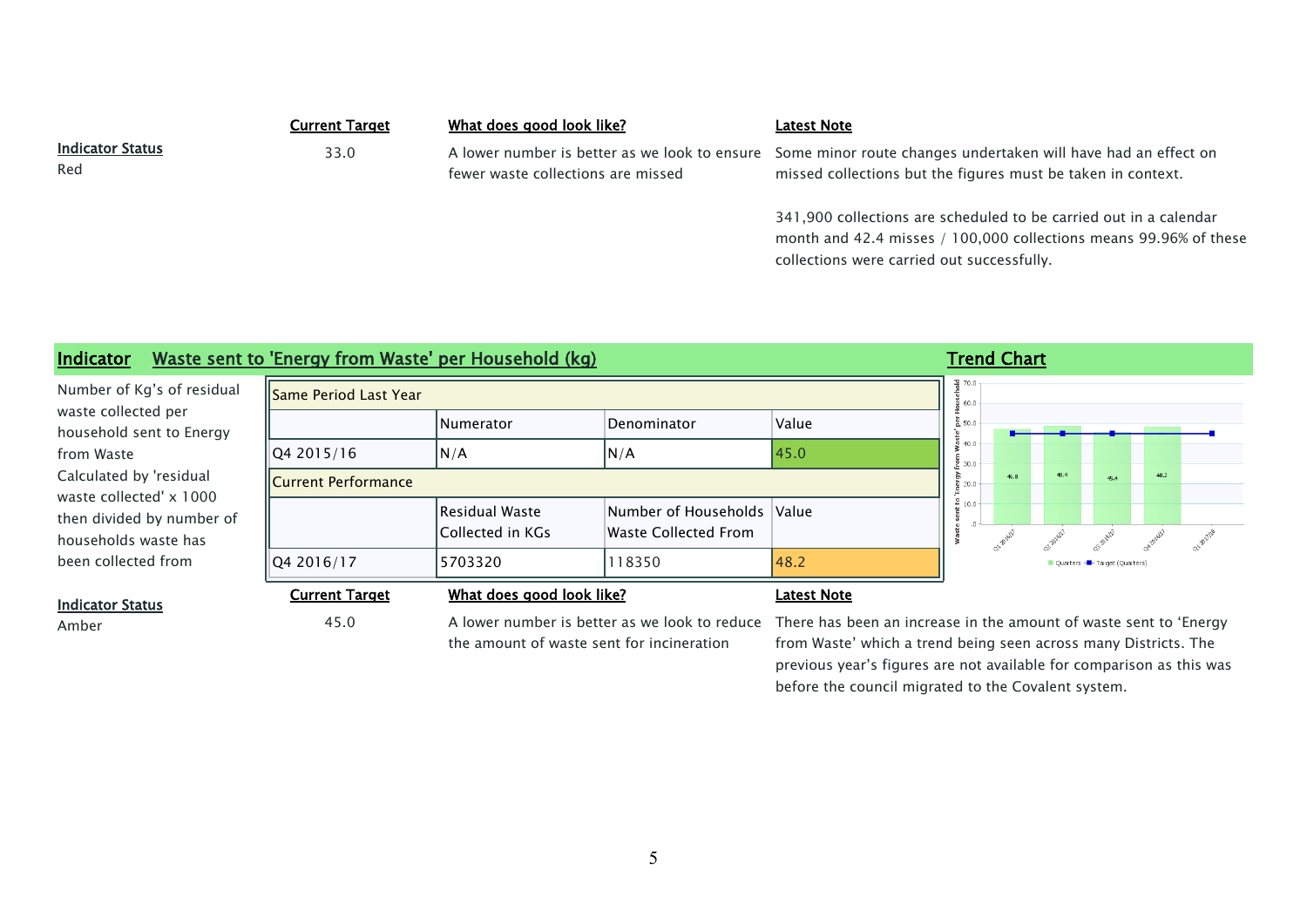

| <b>Staff turnover %</b><br>Indicator                                 |                       |                                 |                                    |                    | <b>Trend Chart</b>                     |
|----------------------------------------------------------------------|-----------------------|---------------------------------|------------------------------------|--------------------|----------------------------------------|
| % of total leavers against                                           | Same Period Last Year |                                 |                                    |                    | 8%<br>7%                               |
| total number of staff<br>employed in period<br>(includes involuntary |                       | Number of leavers in<br> period | Total number of staff<br>in period | Value              | 6%<br>$\frac{1}{40}$ 5%<br>든 4%        |
| leavers)                                                             | Q4 2015/16            | 6                               | 249                                | 2.41%              | 통 3%                                   |
|                                                                      | Current Performance   |                                 |                                    |                    | 2%<br>$1\%$                            |
| Annual target is 10% which<br>has been benchmarked                   |                       | Number of leavers in<br> period | Total number of staff<br>in period | Value              | 1.05%<br>0.939<br>0.66%<br>0.39%<br>0% |
|                                                                      | Q4 2016/17            | 8                               | 251                                | 3.19%              | Quarters <b>-</b> Target (Quarters)    |
| <b>Indicator Status</b><br>Red                                       | <b>Current Target</b> | What does good look like?       |                                    | <b>Latest Note</b> |                                        |

2.5% Lower is better as we look to retain staff Staff turnover includes 1 redundancy following a service review in democratic services.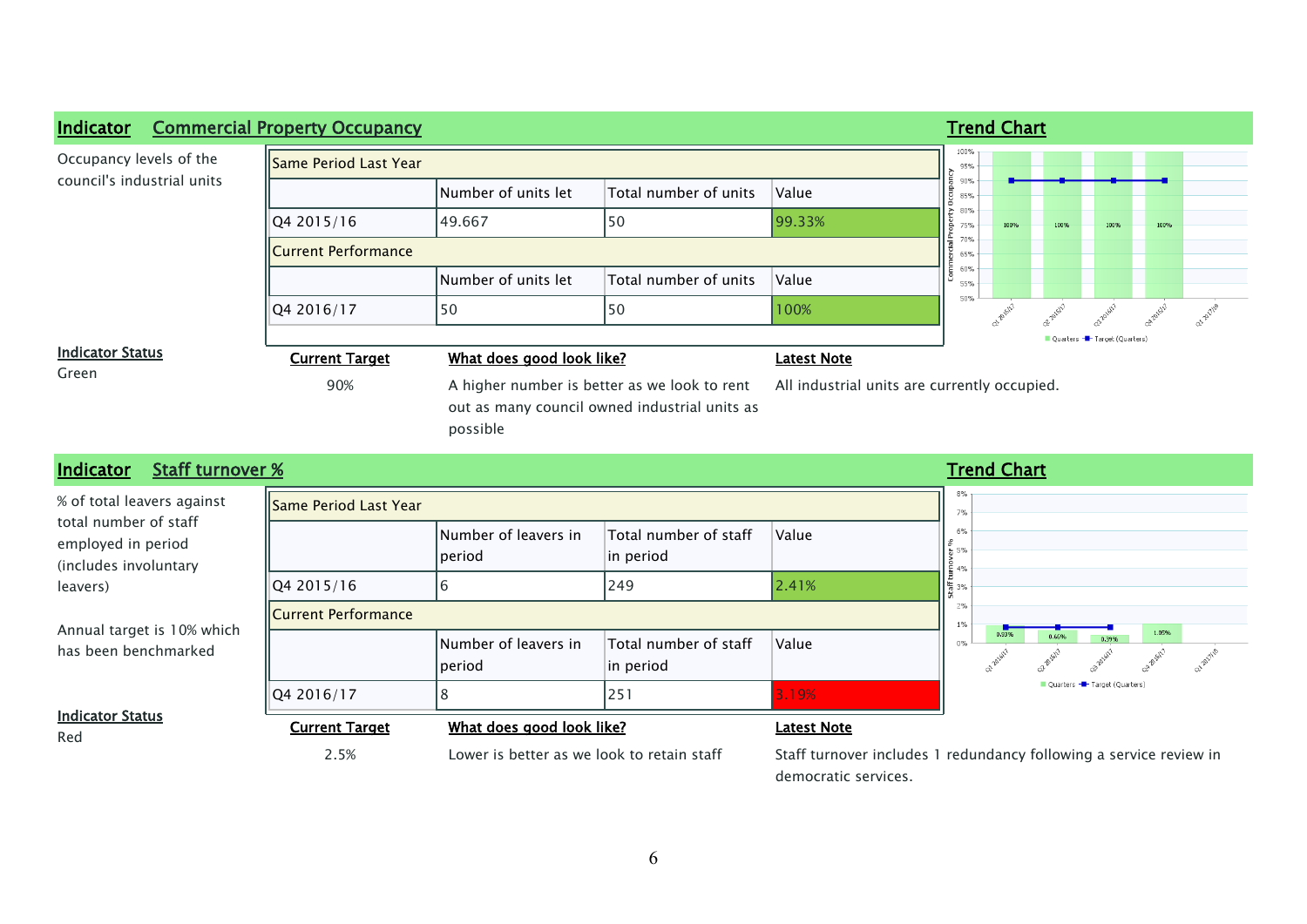

managed. This has reduced from 14 at the beginning of the month. 5 out of the 8 are for reasons of Cancer and Back problems. The previous year's figures are not available for comparison as this was before the council migrated to the Covalent system.

| Indicator                                             |                              | Housing re-let (void) time (total ave. key to key) All Tenures |                                                    |                            | <b>Trend Chart</b>                              |         |         |                              |         |  |
|-------------------------------------------------------|------------------------------|----------------------------------------------------------------|----------------------------------------------------|----------------------------|-------------------------------------------------|---------|---------|------------------------------|---------|--|
| Total time in days from                               | <b>Same Period Last Year</b> |                                                                |                                                    |                            | $\frac{4}{5}$ 50 days<br>$245 \text{ days}$     |         |         |                              |         |  |
| keys in to keys out -<br>including major works for    |                              | Total # days void                                              | Total # properties void $\sqrt{\frac{2}{1}}$ Value |                            | $\leq 40$ days<br>$\frac{3}{2}$ 35 days         |         |         |                              |         |  |
| all tenures (General Needs                            | Q4 2015/16                   | N/A                                                            | N/A                                                | 45 days                    | $\frac{2}{10}$ 30 days<br>$\frac{3}{2}$ 25 days |         |         |                              |         |  |
| and Sheltered Housing)<br>This is calculated by total | <b>IICurrent Performance</b> |                                                                |                                                    |                            | $920 \text{ days}$<br>$\frac{15}{6}$ 15 days    | 31 days | 27 days | 22 days                      | 32 days |  |
| number of days properties                             |                              | Total # days void                                              | Total # properties void                            | <i><u><b>Nalue</b></u></i> | $\frac{1}{2}$ 10 days<br>5 days                 |         |         |                              |         |  |
| remain vacant divided by                              | Q4 2016/17                   | 526.667                                                        | 16.333                                             | 32 days                    | 0 days                                          |         |         |                              |         |  |
| the number or properties                              |                              |                                                                |                                                    |                            |                                                 |         |         | Quarters - Target (Quarters) |         |  |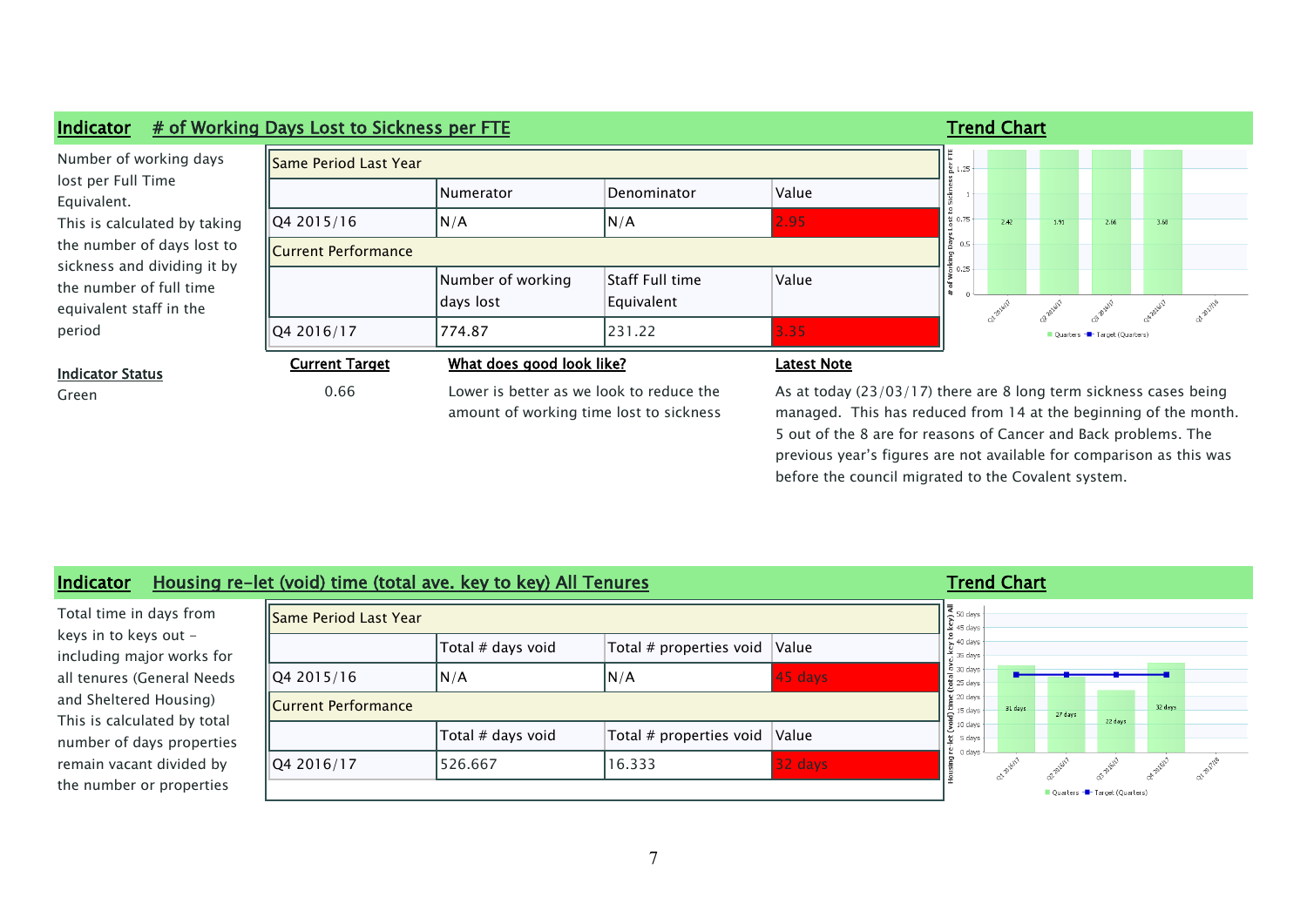**Indicator Status**

Green

 $\overline{r}$ 

vacant in the period **Current Target What does good look like? Latest Note**

28 days Lower is better as we look to reduce the number of days vacant and therefore not receiving rent payments

13 Hereward Road - 112 Days due to being sent back to CSU due to standard of work

13 Beech Avenue - 69 Days - Tenant Deceased held furniture for a month in property waiting to clear

32 Nene Court - 95 Days - 1 Refusal, No waiting list

 $\overline{\mathbf{1}}$   $\overline{\mathbf{5}}$  and such  $\overline{\mathbf{1}}$ 

The previous year's figures are not available for comparison as this was before the council migrated to the Covalent system.

### **Indicator Housing re-let (void) time (Keys In to Keys Back from Contractor) - All <b>Trend Chart**

Total time in days from keys in from tenant to works completed by the contractor and the property is ready to be let This is calculated by total number of days all properties remained vacant whilst the keys are with the contractors to complete works divided by the total number of properties vacant in the period

| llSame Period Last Year |                                 |                                         |                                          | $\frac{2}{5}$ 35 days                                      |           |                 |
|-------------------------|---------------------------------|-----------------------------------------|------------------------------------------|------------------------------------------------------------|-----------|-----------------|
|                         | Total # days void<br>(contract) | Total # properties void                 | Value                                    | $\frac{M}{20}$ 30 days<br>$\frac{1}{2}$ 25 days<br>20 days |           |                 |
| Q4 2015/16              | N/A                             | N/A                                     | 34 days                                  | $\frac{1}{2}$ 15 days                                      | 20 days   |                 |
| Current Performance     |                                 |                                         |                                          | $\approx 10$ days<br>5 days                                |           | 17              |
|                         | Total # days void<br>(contract) | Total # properties void                 | Value                                    | 0 days                                                     | at proll? | Ol-2015!<br>Qua |
| 04 2016/17              | 192                             | 8.167                                   | 24 days                                  |                                                            |           |                 |
| <b>Current Target</b>   | What does good look like?       |                                         | <b>Latest Note</b>                       |                                                            |           |                 |
| $25$ dave               |                                 | ower is hetter as we look to reduce the | There has heen a reduction in the number |                                                            |           |                 |

24 days 21 days Target (Ouarter

#### **Indicator Status**

Green

25 days Lower is better as we look to reduce the amount of time a property is vacant whilst

works are completed

There has been a reduction in the number of days void properties are with the construction unit.

The previous year's figures are not available for comparison as this was before the council migrated to the Covalent system.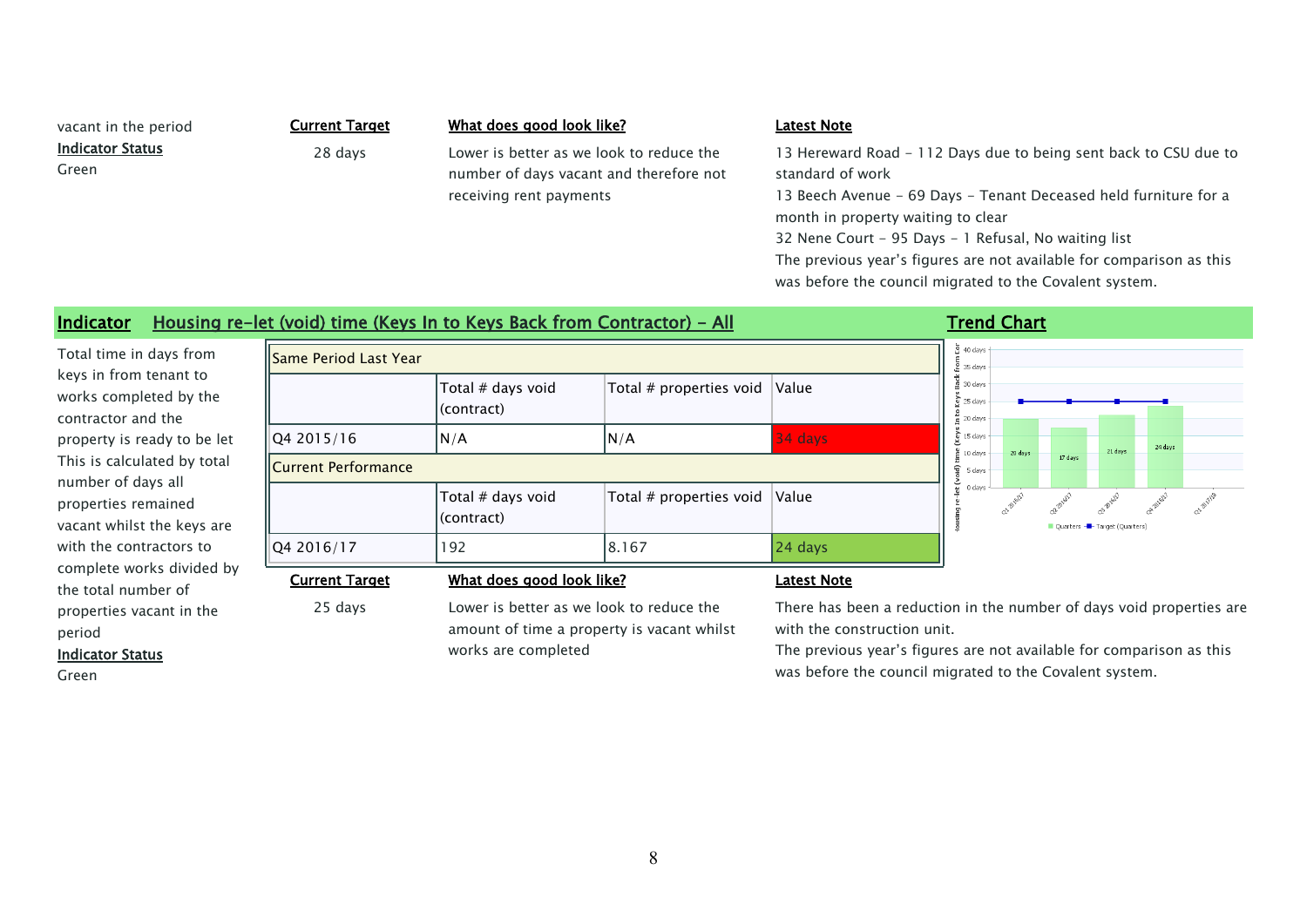

vacant in the period

**Indicator Status**

Red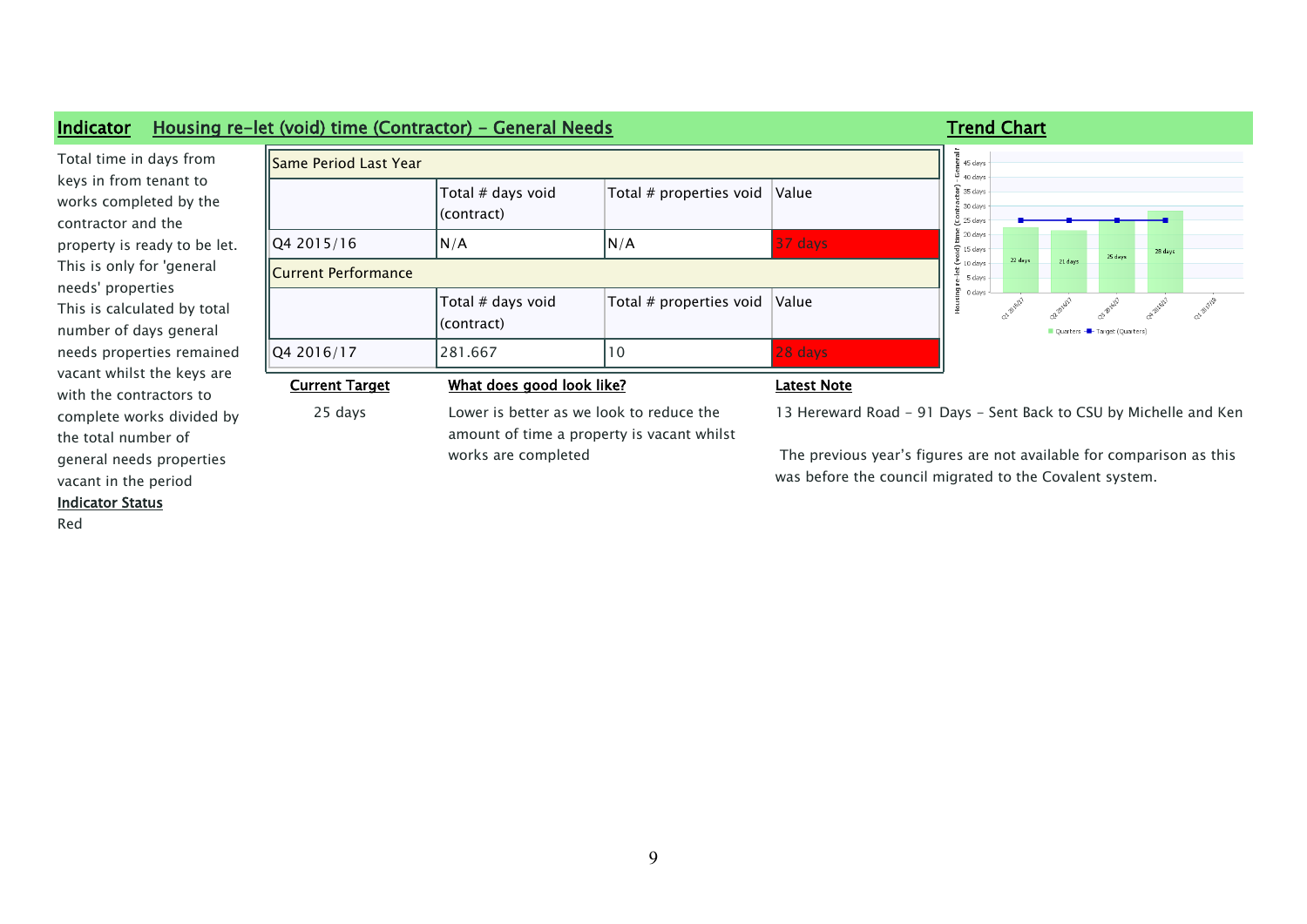

#### in the period

#### **Indicator Status**

Green

| ngicator Status |
|-----------------|
|                 |

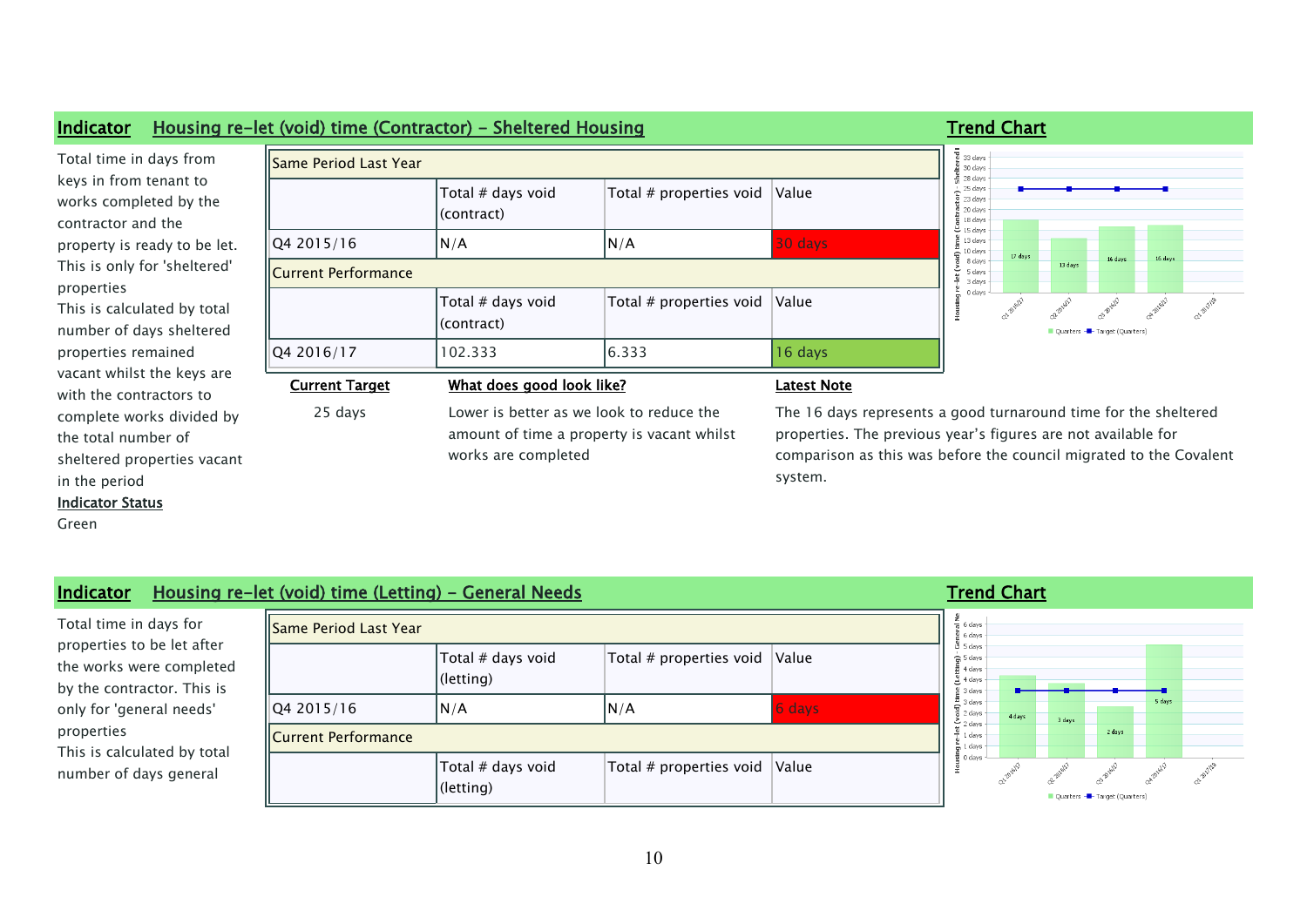| needs properties remained  |
|----------------------------|
| vacant whilst the property |
| is waiting to be let after |
| the contractors completed  |
| works divided by the total |
| number of general needs    |
| properties vacant in the   |
| period                     |

#### **Indicator Status**

Red

| Q4 2016/17            | 50.667                                                            | 10                                              | 5 days                                                                                                                                                                                                                                                           |
|-----------------------|-------------------------------------------------------------------|-------------------------------------------------|------------------------------------------------------------------------------------------------------------------------------------------------------------------------------------------------------------------------------------------------------------------|
| <b>Current Target</b> | What does good look like?                                         |                                                 | <b>Latest Note</b>                                                                                                                                                                                                                                               |
| 3 days                | Lower is better as we look to reduce the<br>post works completion | amount of time a property is vacant for letting | The number of days taken to let the properties is still above target<br>and is due to properties having a number of refusals. The previous<br>year's figures are not available for comparison as this was before the<br>council migrated to the Covalent system. |

### **Indicator Housing re-let (void) time (Letting) - Sheltered Housing <b>Trand Chart Trend Chart**

Total time in days for properties to be let after the works were completed by the contractor. This is only for 'sheltered' properties This is calculated by total number of days sheltered properties remained vacant whilst the property is waiting to be let after the contractors completed works divided by the total number of sheltered properties vacant in the period

**Indicator Status**

Red

| Same Period Last Year      |                                |                         |         |
|----------------------------|--------------------------------|-------------------------|---------|
|                            | Total # days void<br>(letting) | Total # properties void | Value   |
| Q4 2015/16                 | N/A                            | N/A                     | 18 days |
| <b>Current Performance</b> |                                |                         |         |
|                            | Total # days void<br>(letting) | Total # properties void | Value   |
| Q4 2016/17                 | 114                            | 6.333                   | 18 days |

#### **Current Target What does good look like? Latest Note**

3 days Lower is better as we look to reduce the amount of time a property is vacant for letting post works completion

32 Nene Court - 78 Days - 1 Refusal - No waiting list The previous year's figures are not available for comparison as this was before the council migrated to the Covalent system.

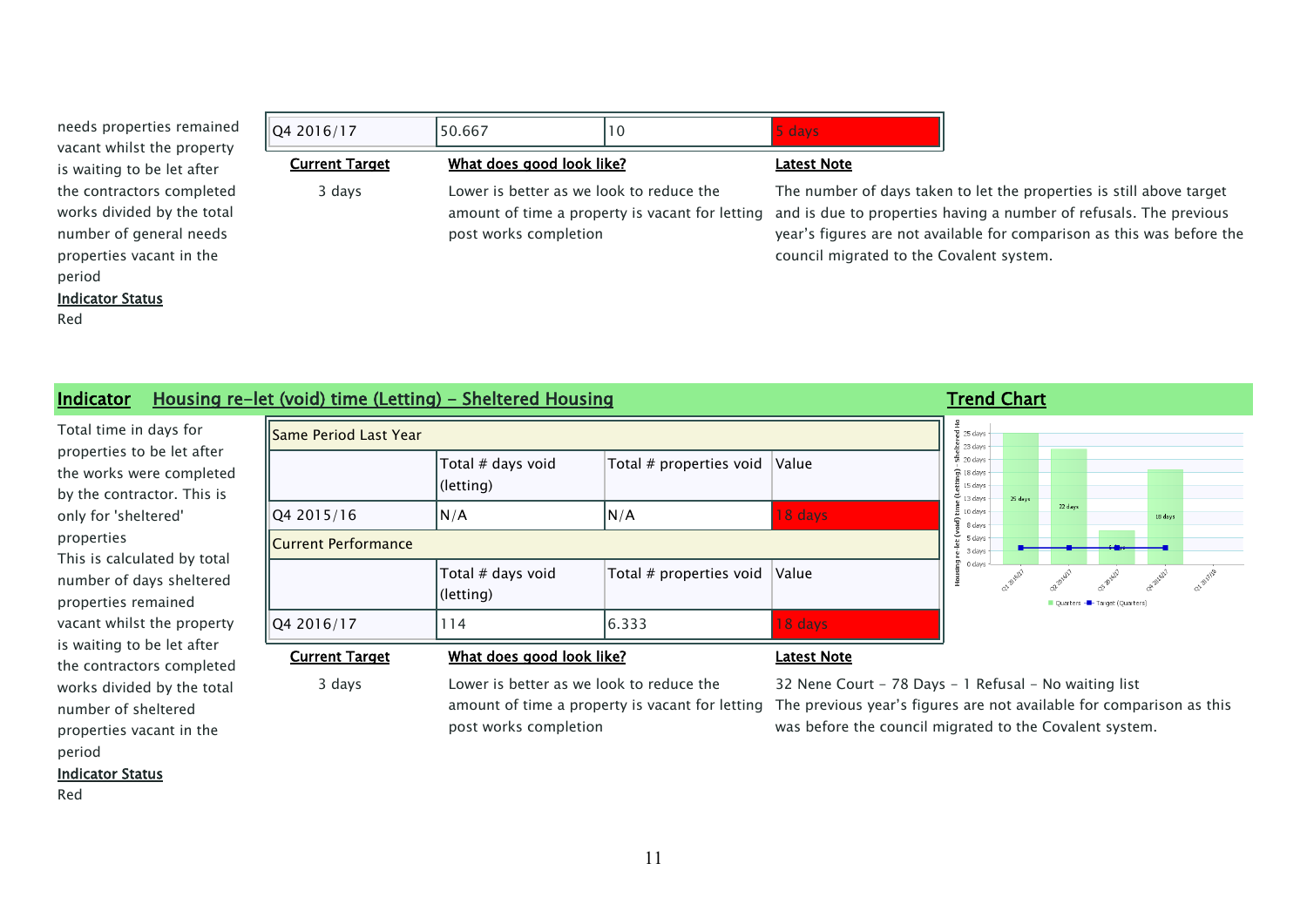#### **Indicator Housing re-let (void) time (Key to Key) - General Needs Trend Chart Trend Chart**

### Total time in days from keys in from tenant to key out to the new tenant. This is only for 'general needs' properties This is calculated by total number of days general needs properties remained vacant divided by the total number of general needs properties vacant in the period

#### **Indicator Status**

Red

| <b>Current Target</b>        | What does good look like?                                |     | <b>Latest Note</b> |
|------------------------------|----------------------------------------------------------|-----|--------------------|
| Q4 2016/17                   | 317.667                                                  | 10  | $32$ days          |
|                              | Total # days void (ktok) $\vert$ Total # properties void |     | Value              |
| <b>Current Performance</b>   |                                                          |     |                    |
| Q4 2015/16                   | N/A                                                      | N/A | 43 days            |
|                              | Total # days void (ktok) $\vert$ Total # properties void |     | Value              |
| <b>Same Period Last Year</b> |                                                          |     |                    |

#### days davs davs days days days days 32 days davs 24 days 22 days 22 days days days dav anapille

#### **Cuarter** Target (Orientero

# number of days vacant and therefore not receiving rent payments

ays with the contractors and letting delay have caused an overall increase in the key to key times. The previous year's figures are not available for comparison as this was before the council migrated to the Covalent system.

### **Indicator Housing re-let (void) time (Key to Key) - Sheltered Housing <b>Trand Chart Trend Chart**

| Total time in days from     |
|-----------------------------|
| keys in from tenant to keys |
| out to the new tenant. This |
| is only for 'general needs' |
| properties                  |
| This is calculated by total |
| number of days general      |
| needs properties remained   |
| vacant divided by the total |
| number of general needs     |
| properties vacant in the    |
| period                      |

**Indicator Status**

Red

| Same Period Last Year      |                                                                      |                                                                |         |
|----------------------------|----------------------------------------------------------------------|----------------------------------------------------------------|---------|
|                            |                                                                      | Total # days void (ktok) $\vert$ Total # of properties<br>void | Value   |
| Q4 2015/16                 | N/A                                                                  | N/A                                                            | 48 days |
| <b>Current Performance</b> |                                                                      |                                                                |         |
|                            |                                                                      | Total # days void (ktok) $\vert$ Total # of properties<br>void | Value   |
| Q4 2016/17                 | 209                                                                  | 6.333                                                          | 33 days |
| - -                        | $\frac{1}{2}$ . The set of $\frac{1}{2}$ is the set of $\frac{1}{2}$ |                                                                | .       |

#### 공<br>합 45 days  $\frac{1}{2}$  40 days  $\sum_{0}^{1}$  35 days - 9  $\sum_{i=1}^{n}$  25 days 20 day 40 days 33 days 31 days 로 15 days  $\frac{13}{8}$  10 days 19 days  $\frac{1}{2}$  5 days 0 days łousing Target (Quarters) **Ouarters**

### **Current Target What does good look like? Latest Note**

28 days Lower is better as we look to reduce the number of days vacant and therefore not

The combination of longer days with the contractors and letting delay have caused an overall increase in the key to key times. The previous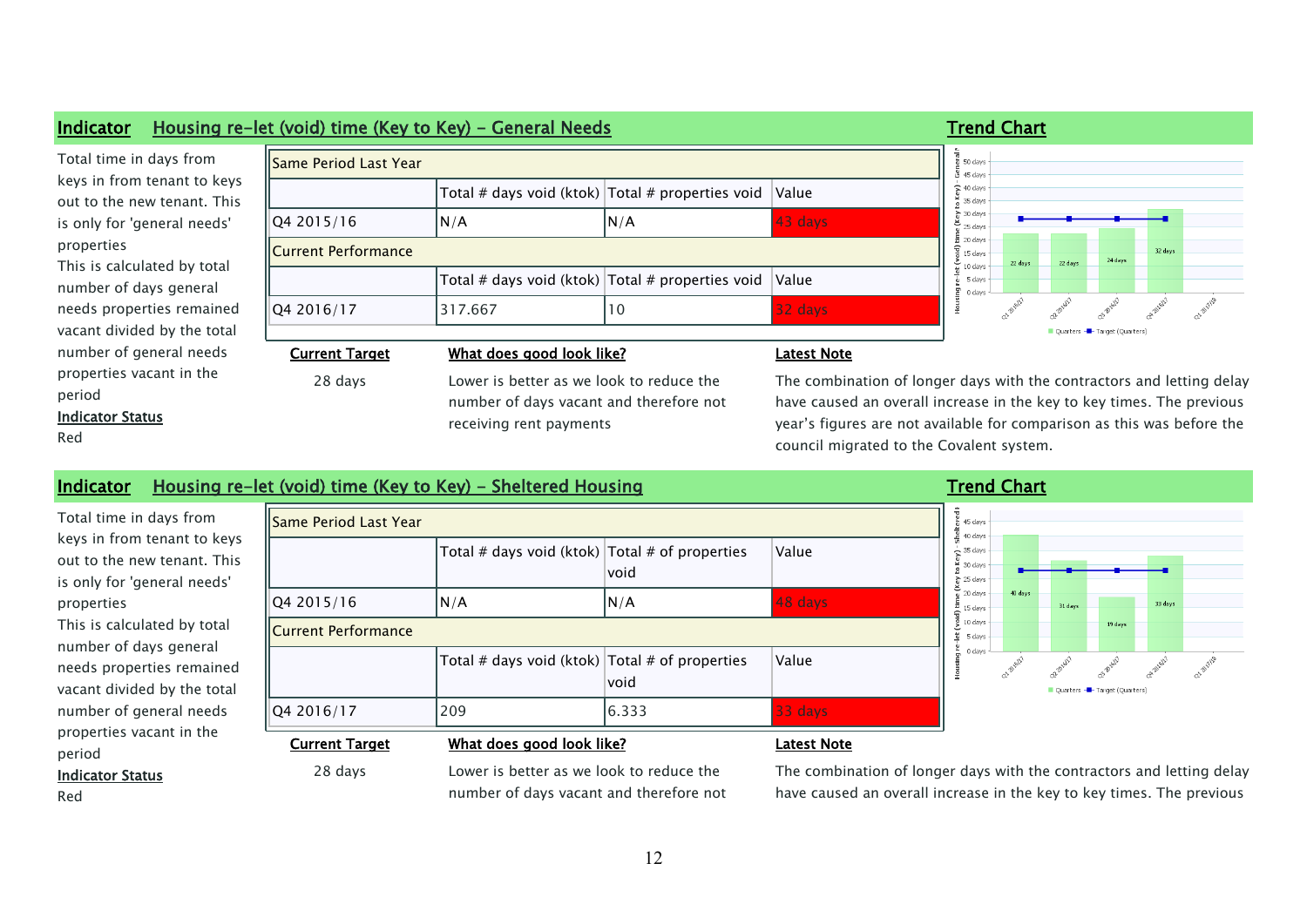receiving rent payments year's figures are not available for comparison as this was before the council migrated to the Covalent system.



does not reflect % of cases prevented from homelessness and therefore will fluctuate dependent upon demand to the service.

The previous year's figures are not available for comparison as this was before the council migrated to the Covalent system.

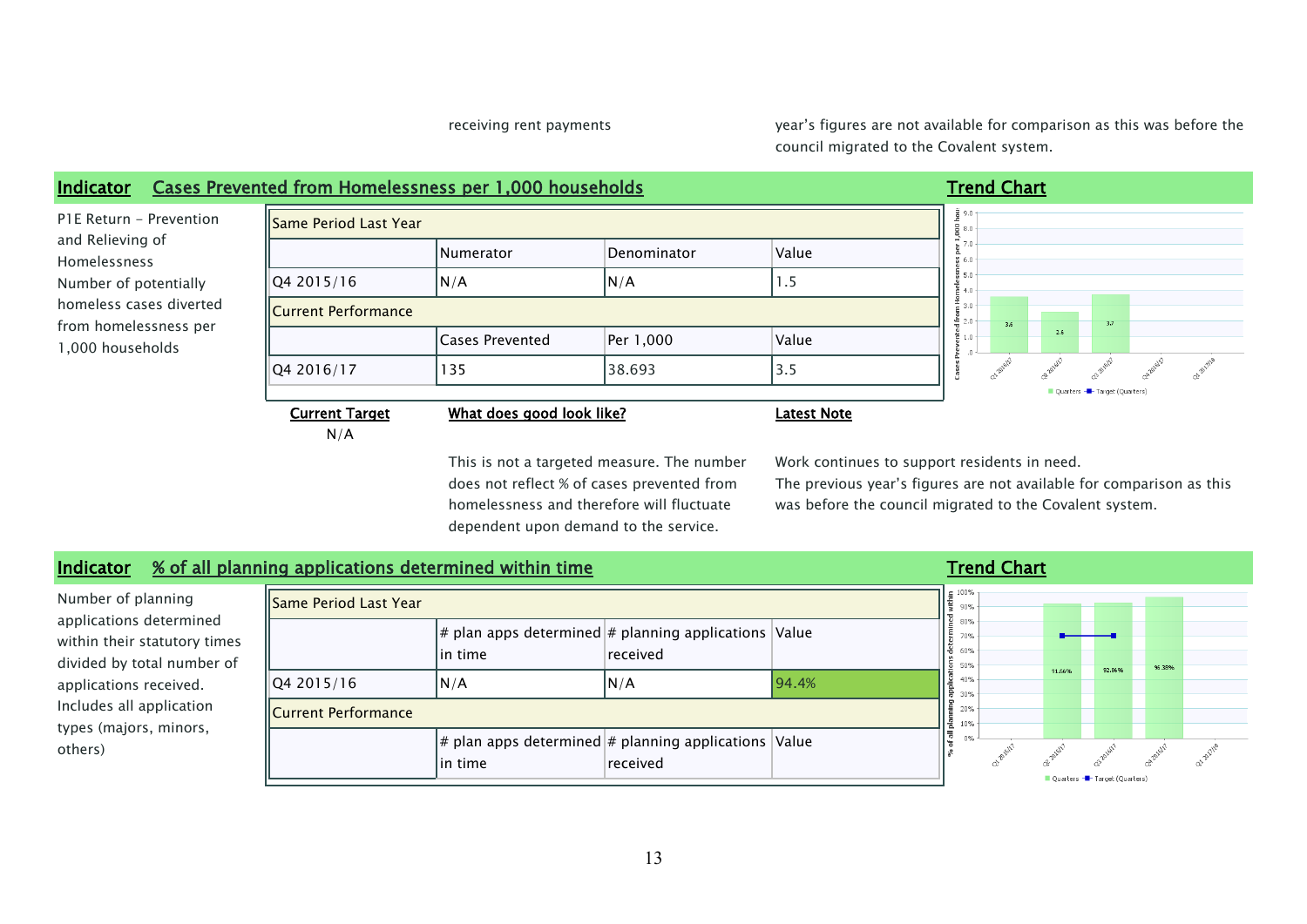| 194 | 202 | 196.04%                                                                                                              |                                                                                                                                                                                                               |
|-----|-----|----------------------------------------------------------------------------------------------------------------------|---------------------------------------------------------------------------------------------------------------------------------------------------------------------------------------------------------------|
|     |     | <b>Latest Note</b>                                                                                                   |                                                                                                                                                                                                               |
|     |     |                                                                                                                      | Decisions were determined within the statutory period or agreed<br>extension of time. The previous year's figures are not available for<br>comparison as this was before the council migrated to the Covalent |
|     |     | What does good look like?<br>Higher is better as we look to determine as<br>many as possible within their timescales | system.                                                                                                                                                                                                       |

### **Indicator Housing Benefit LA Error Rate Trend Chart Trend Chart Trend Chart Trend Chart**

| Local Authority error in                             | <b>Same Period Last Year</b> |                           |                                 |                    |                                                                                                                                                                        | 0.6%<br>0.55% |       |       |                              |  |  |  |  |
|------------------------------------------------------|------------------------------|---------------------------|---------------------------------|--------------------|------------------------------------------------------------------------------------------------------------------------------------------------------------------------|---------------|-------|-------|------------------------------|--|--|--|--|
| Housing Benefit<br>overpayment<br>Amount of benefits |                              | Error expenditure         | Total housing benefit<br>expend | Value              | 1월 0.5%<br>$\begin{array}{c}\n\stackrel{\sim}{\text{c}} 0.45\% \\ \stackrel{\sim}{\text{c}} 0.4\% \\ \stackrel{\sim}{\text{d}} 0.35\% \\ \end{array}$                  |               |       |       |                              |  |  |  |  |
| overpaid divided by                                  | Q4 2015/16                   | N/A                       | N/A                             | 0.38%              | $\begin{array}{ l }\n\hline\n\ddot{E} & 0.3\% \\ \hline\n\ddot{E} & 0.25\% \\ \hline\n\end{array}$<br>물 0.2%<br>$\begin{bmatrix} 1 \\ 2 \\ 3 \\ 4 \end{bmatrix}$ 0.15% |               | 0.46% | 0.54% | 0.45%                        |  |  |  |  |
| benefits paid (% of overall<br>expenditure)          | <b>ICurrent Performance</b>  |                           |                                 |                    |                                                                                                                                                                        | 0.05%         |       |       |                              |  |  |  |  |
|                                                      |                              | Error expenditure         | Total housing benefit<br>expend | Value              | 0%                                                                                                                                                                     |               |       |       | Quarters - Target (Quarters) |  |  |  |  |
|                                                      | Q4 2016/17                   | £74,491.55                | £17,940,198.46                  | 0.42%              |                                                                                                                                                                        |               |       |       |                              |  |  |  |  |
| <b>Indicator Status</b>                              | <b>Current Target</b>        | What does good look like? |                                 | <b>Latest Note</b> |                                                                                                                                                                        |               |       |       |                              |  |  |  |  |

**Indicator Status**

Green

Green **Callet Contract Contract Contract Contract Contract Contract Contract Contract Contract Contract Contract Contract Contract Contract Contract Contract Contract Contract Contract Contract Contract Contract Contract C** risk of financial penalty (which occurs above 0.48%)

amount of money paid in error and reduce the penalty. The previous year's figures are not available for comparison The reduction in error rate % has reduced the likelihood of financial as this was before the council migrated to the Covalent system.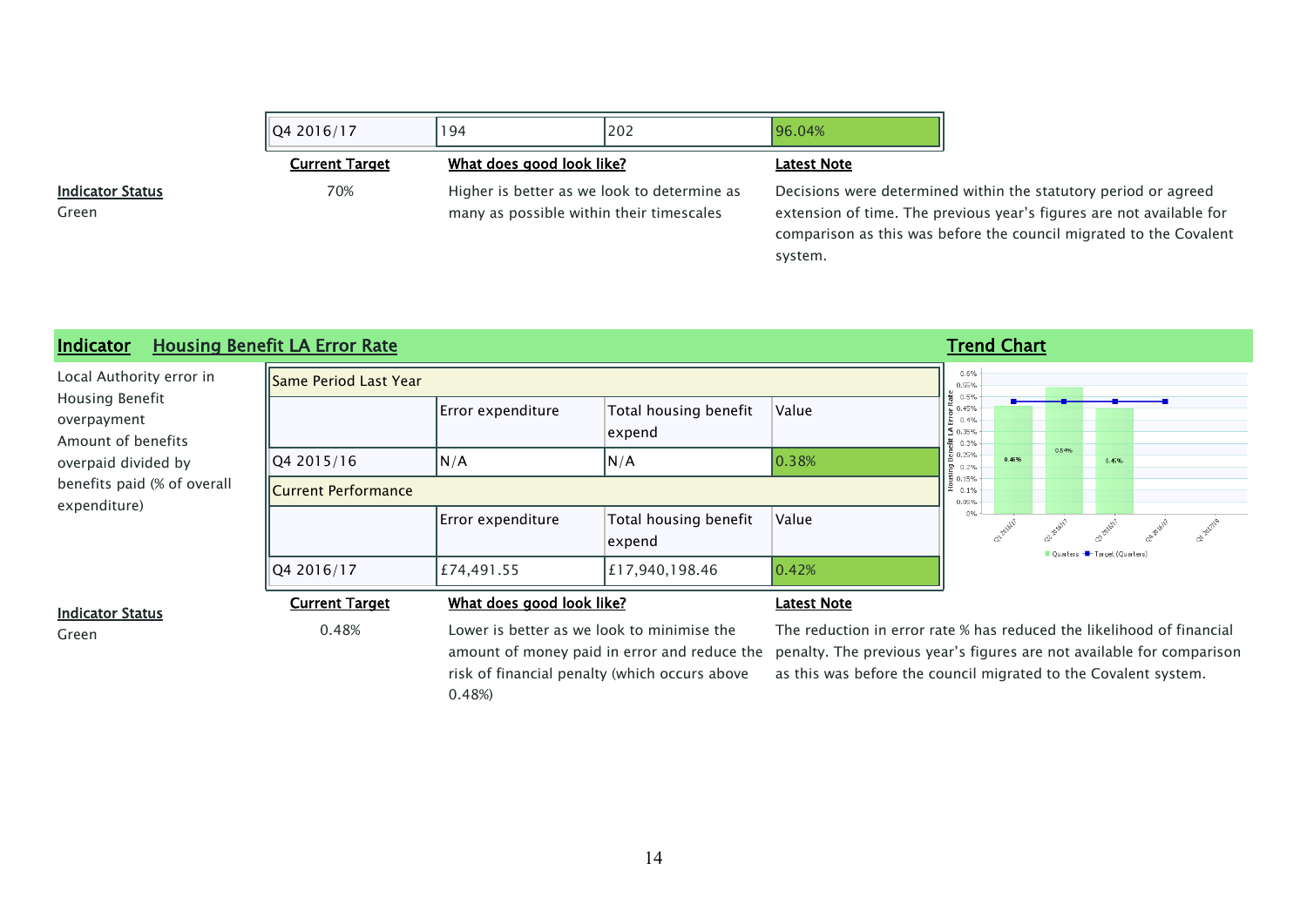| Indicator                                                       | <b>Business Rate In Year Collection Rate</b> |                                                                                           |                         |                                                                                                                                                                                     |                          |       | <b>Trend Chart</b>           |        |  |  |  |  |  |  |  |  |
|-----------------------------------------------------------------|----------------------------------------------|-------------------------------------------------------------------------------------------|-------------------------|-------------------------------------------------------------------------------------------------------------------------------------------------------------------------------------|--------------------------|-------|------------------------------|--------|--|--|--|--|--|--|--|--|
| Amount of Business Rates                                        | Same Period Last Year                        |                                                                                           |                         |                                                                                                                                                                                     | 100%<br>90%              |       |                              |        |  |  |  |  |  |  |  |  |
| collected in the year<br>against the total<br>collectable debit |                                              | In year collection<br> amount                                                             | Total collectable debit | Value                                                                                                                                                                               | 80%<br>70%<br>60%<br>50% |       |                              |        |  |  |  |  |  |  |  |  |
|                                                                 | Q4 2015/16                                   | N/A                                                                                       | N/A                     | 98.64%                                                                                                                                                                              | 40%<br>30%               |       | 58.31%                       | 84.39% |  |  |  |  |  |  |  |  |
|                                                                 | Current Performance                          |                                                                                           |                         |                                                                                                                                                                                     |                          | 30.1% |                              |        |  |  |  |  |  |  |  |  |
|                                                                 |                                              | In year collection<br> amount                                                             | Total collectable debit | Value                                                                                                                                                                               | $0\%$                    |       |                              |        |  |  |  |  |  |  |  |  |
|                                                                 | Q4 2016/17                                   | £26,831,278.30                                                                            | £27,188,532.08          | 98.19%                                                                                                                                                                              |                          |       | Quarters - Target (Quarters) |        |  |  |  |  |  |  |  |  |
| <b>Indicator Status</b><br>Green                                | <b>Current Target</b>                        | What does good look like?                                                                 |                         | Latest Note                                                                                                                                                                         |                          |       |                              |        |  |  |  |  |  |  |  |  |
|                                                                 | 97%                                          | Higher is better as we look to collect as much<br>of the business rates debit as possible |                         | Performance has exceeded the end of year target. The previous<br>year's figures are not available for comparison as this was before the<br>council migrated to the Covalent system. |                          |       |                              |        |  |  |  |  |  |  |  |  |